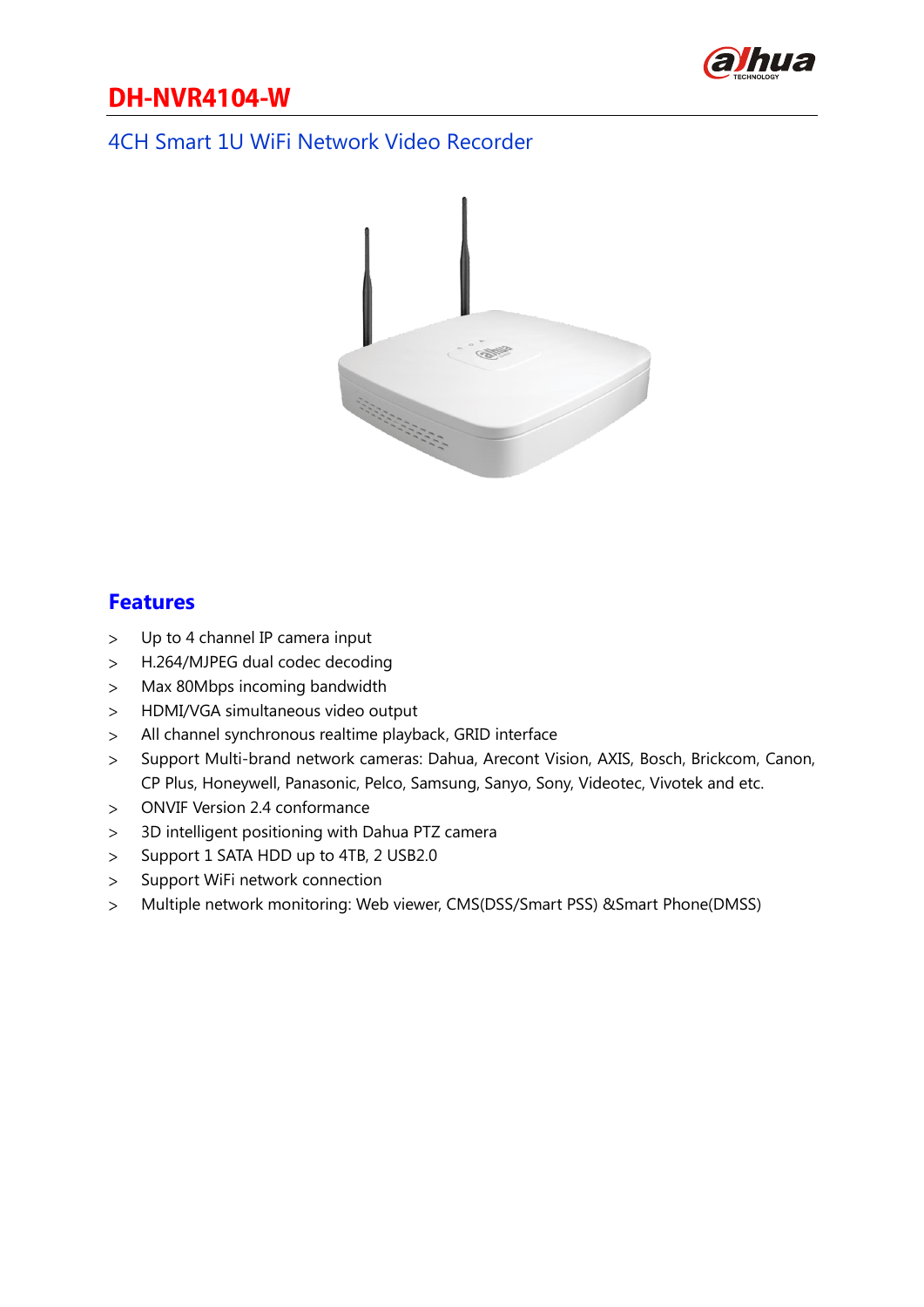

# **DH-NVR4104-W**

## **Technical Specifications**

| <b>Model</b>                 | DH-NVR4104-W                                                                    |  |
|------------------------------|---------------------------------------------------------------------------------|--|
| <b>System</b>                |                                                                                 |  |
| Main Processor               | Dual-core embedded processor                                                    |  |
| <b>Operating System</b>      | Embedded LINUX                                                                  |  |
| <b>Video&amp; Audio</b>      |                                                                                 |  |
| IP Camera Input              | 4 channel                                                                       |  |
| Two-way Talk                 | 1channel Input, 1channel Output, RCA                                            |  |
| <b>Display</b>               |                                                                                 |  |
| Interface                    | 1 HDMI,1 VGA                                                                    |  |
| Resolution                   | 1920×1080, 1280×1024, 1280×720, 1024×768                                        |  |
| Display Split                | 1/4                                                                             |  |
| <b>OSD</b>                   | Camera title, Time, Video loss, Camera lock, Motion detection, Recording        |  |
| <b>Recording</b>             |                                                                                 |  |
| Compression                  | H.264/MJPEG                                                                     |  |
| Resolution                   | 5Mp(2560×1920)/3Mp(2048×1536)/1080P(1920×1080)/720P(1280×720)/D1                |  |
|                              | $(704 \times 576 / 704 \times 480)$                                             |  |
| Record Rate                  | 80Mbps                                                                          |  |
| <b>Bit Rate</b>              | 48~8192kbps                                                                     |  |
| Record Mode                  | Manual, Schedule(Regular(Continuous), MD, Alarm), Stop                          |  |
| Record Interval              | 1~120 min (default: 60 min), Pre-record: 1~30 sec, Post-record: 10~300 sec      |  |
| <b>Video Detection</b>       |                                                                                 |  |
| <b>Trigger Events</b>        | Recording, PTZ, Tour, Video Push, Email, FTP, Snapshot, Buzzer & Screen tips    |  |
| Video Detection              | Motion Detection, MD Zones: 396(22×18), Video Loss & Camera Blank               |  |
| <b>Playback &amp; Backup</b> |                                                                                 |  |
| Sync Playback                | 1/4                                                                             |  |
| Search Mode                  | Time/Date, Alarm, MD & Exact search (accurate to second), Smart search          |  |
| Playback Function            | Play, Pause, Stop, Rewind, Fast play, Slow play, Next file, Previous file, Next |  |
|                              | camera, Previous camera, Full screen, Repeat, Shuffle, Backup selection,        |  |
|                              | Digital zoom                                                                    |  |
| Backup Mode                  | USB Device/Network/Internal SATA burner                                         |  |
| <b>Network</b>               |                                                                                 |  |
| Ethernet                     | 1 RJ-45 port (10/100Mbps)                                                       |  |
| <b>Wireless Network</b>      | Built-in WiFi module                                                            |  |
| <b>Network Function</b>      | HTTP, TCP/IP, IPv4/IPv6, UPNP, RTSP, UDP, SMTP, NTP, DHCP, DNS, IP Filter,      |  |
|                              | PPPOE, DDNS, FTP, Alarm Server, IP Search(Support Dahua IP camera, DVR,         |  |
|                              | NVS and etc.)                                                                   |  |
| Max. User Access             | 128 users                                                                       |  |
| <b>Smart Phone</b>           | iPhone, iPad, Android, Windows Phone                                            |  |
| <b>Storage</b>               |                                                                                 |  |
| Internal HDD                 | 1 SATA port, up to 4TB                                                          |  |
| <b>Auxiliary Interface</b>   |                                                                                 |  |
| <b>USB</b>                   | 2 ports (2 Rear), USB2.0                                                        |  |